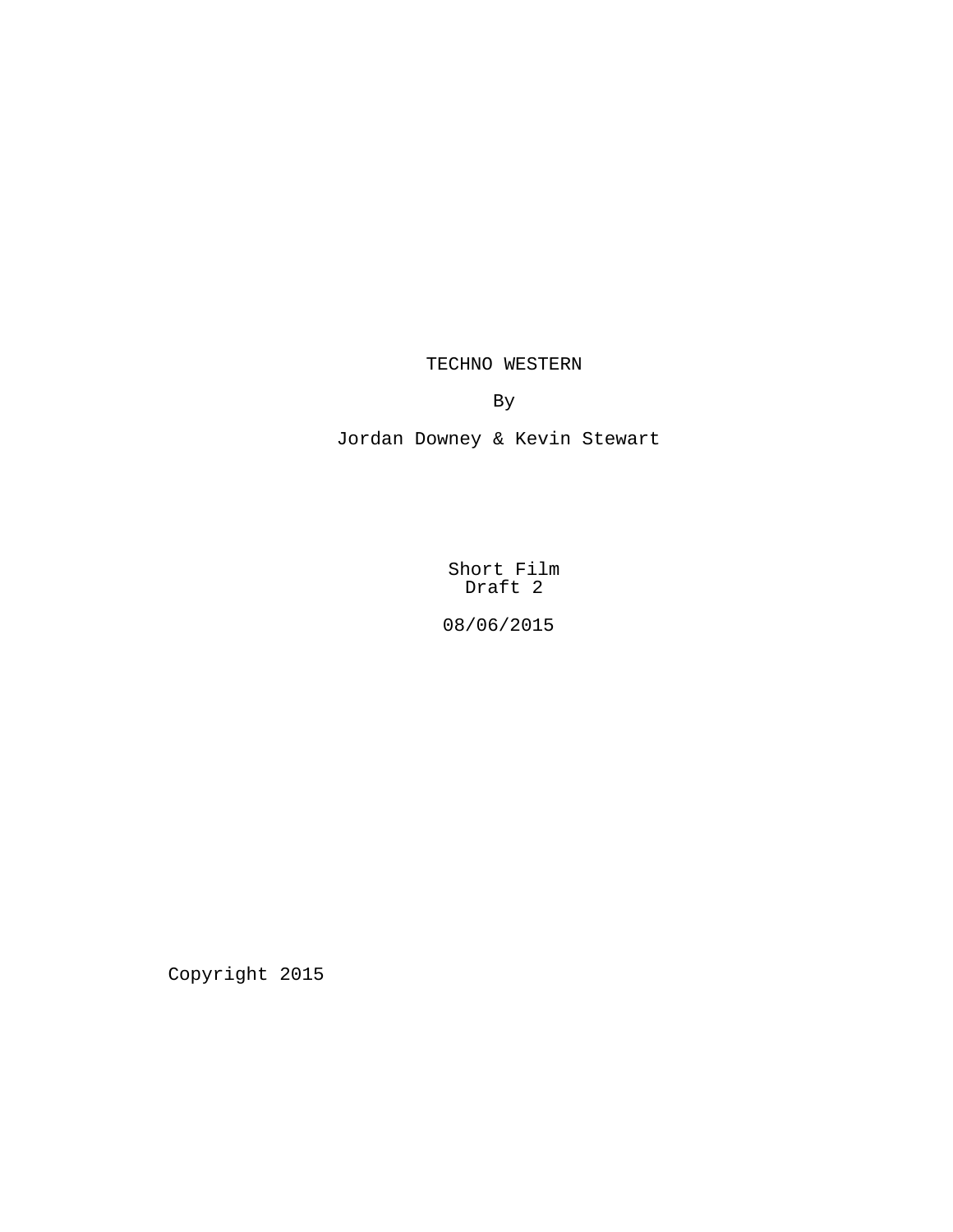Over BLACK we hear the action-packed opening of a children's television cartoon called "TECHNO WESTERN".

# FADE IN:

### 1 INT. BEDROOM - EVENING 1

The cartoon plays on an old TV. As we pull out from the screen, we reveal a tupperware of leftover lasagna sitting on the same night stand. A PLASTIC TOY MASK hangs over the back of a desk chair. In the background, a YOUNG BOY removes items from his closet, filling a backpack. He takes a bite of the leftovers and grabs the plastic toy mask.

On the TV, a cartoon space ship cuts through the clouds and lands in a western town built on a desert planet.

> TOWNSPERSON Look it's the Techno Cowboy!

A few worried Townspeople surround the Techno Cowboy as he exits the ship and greets the town's SHERIFF.

> SHERIFF Ah, bounty hunter. It's about time.

TECHNO COWBOY What's the word?

**SHERIFF** It's two words. Cosmo Fynn. He's taken control of the town's reactor.

TECHNO COWBOY Bad news. For him.

We RACK FOCUS from the TV to something we didn't notice was there the whole time -- a SINGLE BULLET.

THE HAND of the young boy grabs the single bullet.

2 MOMENTS LATER 2

In another part of the room we see the boy's dresser covered in tools, tape, wire and other building materials.

The boy lays a BB GUN rifle down on the dresser.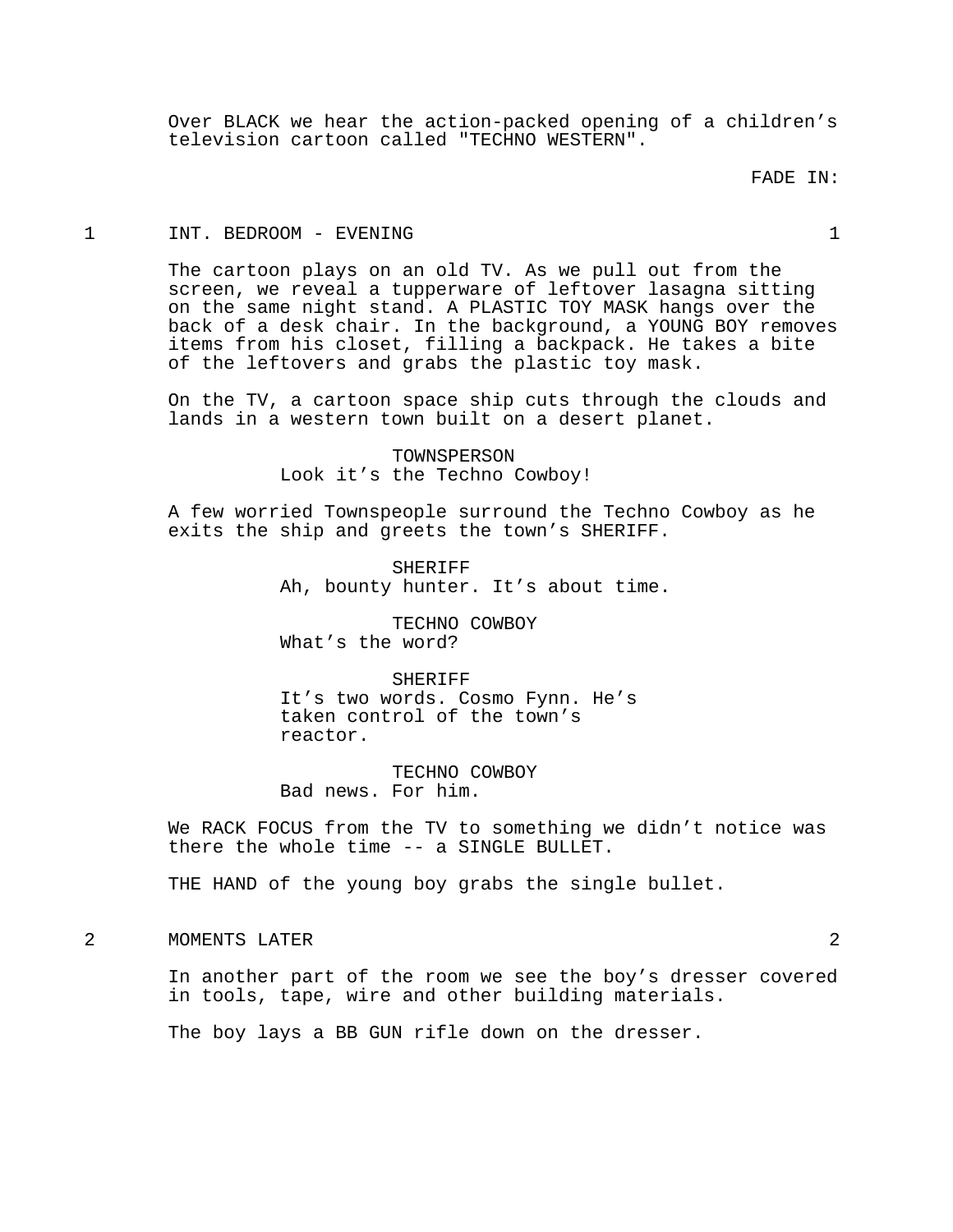#### 3 A SERIES OF CLOSE UPS: 3

-- The boy takes off his belt and fastens it to the BB gun, making a shoulder sling.

-- He uses tape and wire to attach a flashlight on the side of the gun. He turns on the light, testing it out.

-- He tapes a pocket knife under the barrel and flips it open like a mini bayonet.

-- The boy slides the PLASTIC TOY MASK over his face.

# 4 MOMENTS LATER 4

The boy, shirtless, looks at himself in a mirror. He's wearing the mask which we recognize as the face of the Techno Cowboy. He strikes a pose with the BB gun.

# BOY (doing a voice) Get the bounty hunter!

The boy taps the pocket knife bayonet to the glass.

### 5 INT. HALLWAY - EVENING 5

**MITCH EVANS**, the 11 year old boy, walks out of his room and closes the door. We see his face for the first time. He's wearing his backpack with the BB gun slung over his shoulder and is eating more of the leftovers.

6 INT. KITCHEN - EVENING 6

Mitch hurries into the kitchen and puts the leftovers back into the fridge. He looks at a clock.

> VOICE (O.S.) Where are you going?

Mitch is startled, spins around quickly to find his older brother **JOHN EVANS** walking into the kitchen with a work shirt hung over his shoulder. He looks like he just woke up.

John laughs, realizing he spooked Mitch.

JOHN What's with the ghetto rigged BB gun?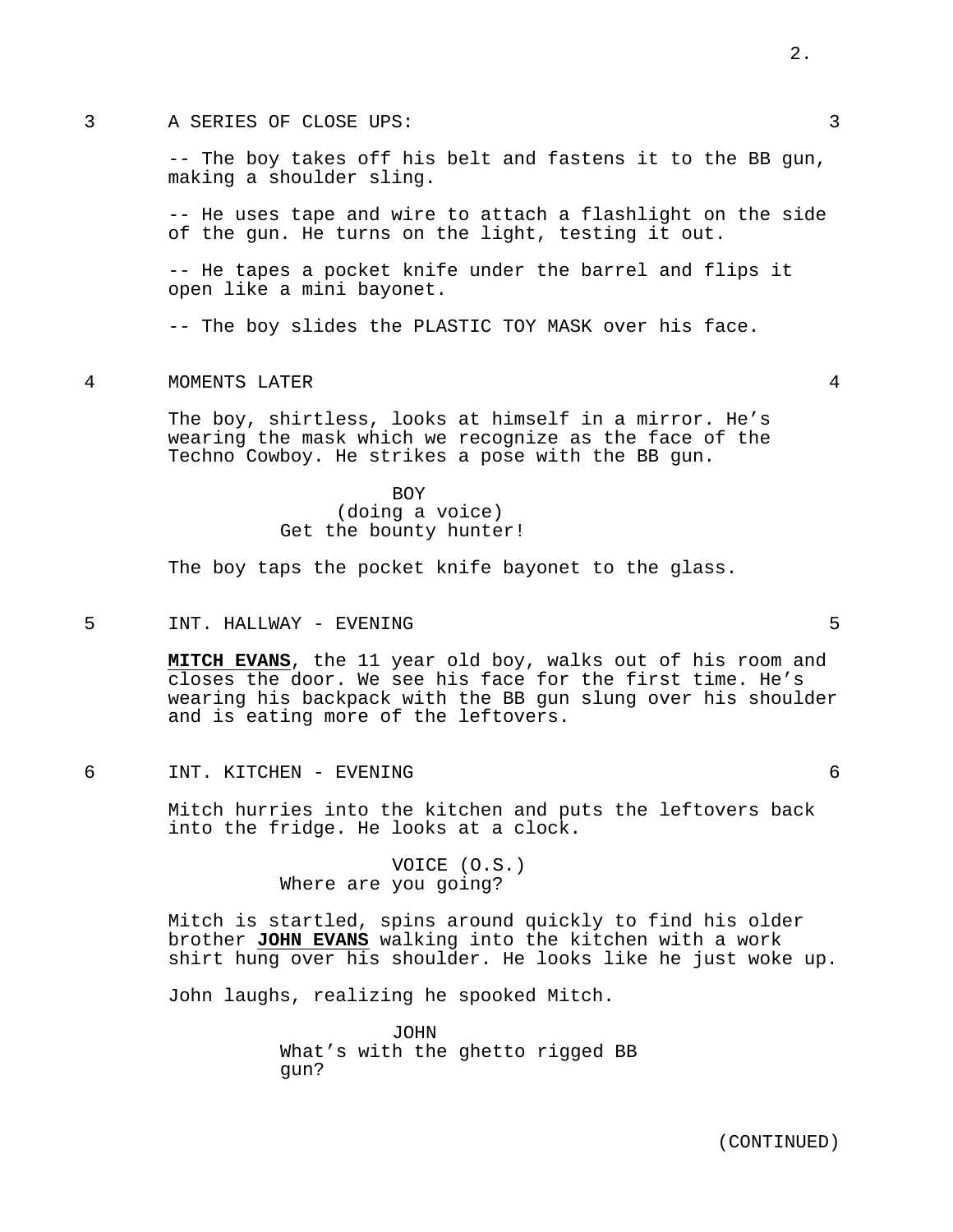MITCH Just messin' around.

John grabs the same leftovers out of the fridge. He stands and eats. Mitch seems a little nervous.

> MITCH Do you have work?

JOHN Yea. It's midnight bowling with all the neon lights. You wanna come?

MITCH Not tonight. I'm just gonna work on my bike.

John doesn't believe him. Takes a bite.

JOHN Wanna take the boat out this weekend?

MITCH Can I drive it?

JOHN

Sure.

John looks at his watch and puts the container in the sink.

JOHN I gotta get some laundry going. See you tomorrow.

#### MITCH

See ya.

John offers Mitch a fist pound -- Mitch pounds back and John walks back down the hallway.

> JOHN (O.S.) Lock up when you get home!

# 7 EXT. HOUSE - EVENING 7

An OLD TRUCK is parked in front of the house. Mitch runs out of the front door and grabs his bike laying in the lawn.

He wheels it over to the truck, opens the door and gets into the glove compartment. He pulls out a SNUB-NOSE REVOLVER.

Mitch hops on his bike and rides off into the sunset.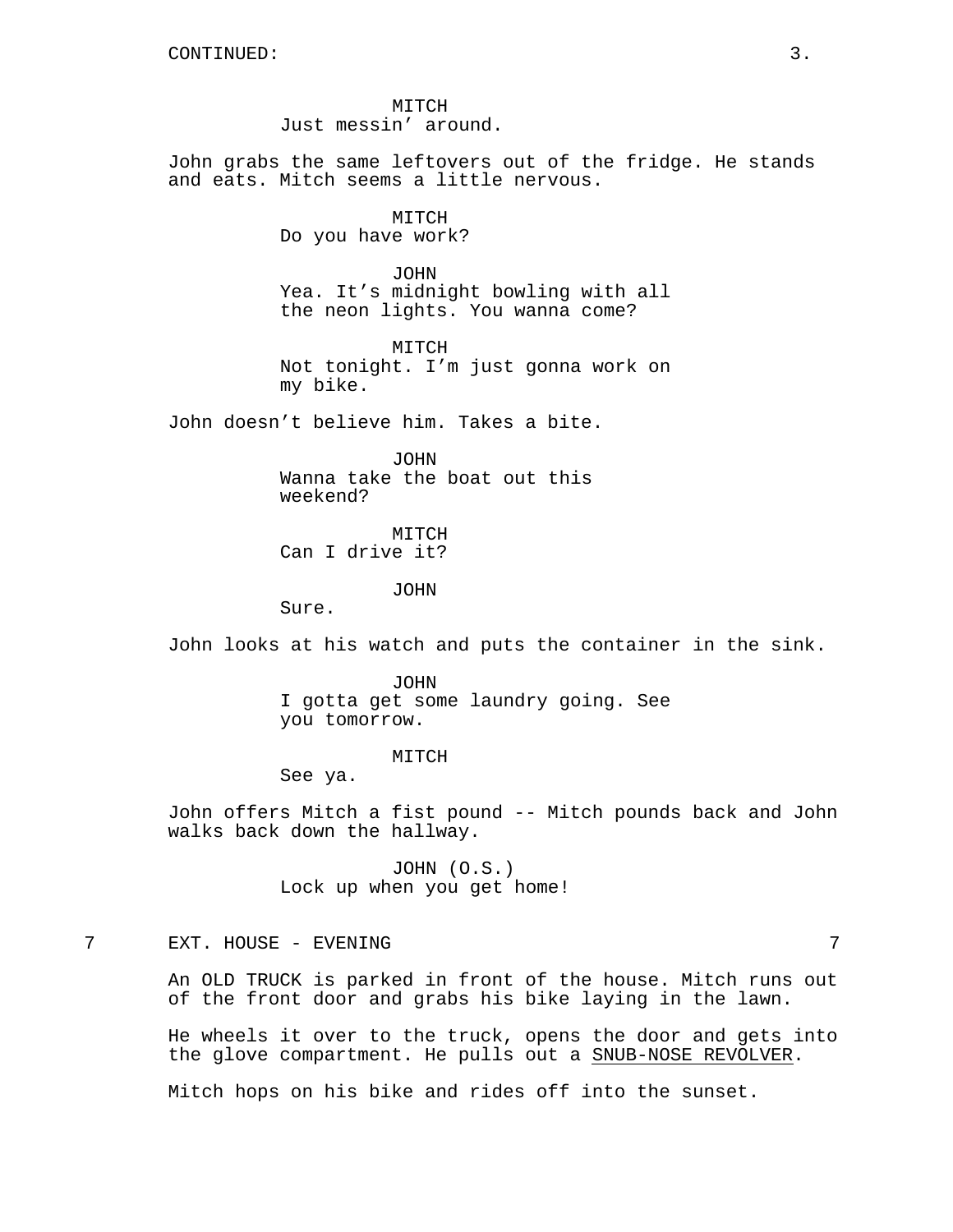#### 8 INT. BASEMENT - EVENING 8

The lights turn on inside a dingy old basement. John hurries down the stairs with his work shirt.

He tosses his shirt into the washer and adds detergent. The SOUND OF A GARBLED VOICE startles him -- he spins.

> JOHN Fuck. Mitch?

He starts the washer, then heads to a dark corner of the room where we hear VOICES COMING FROM A RADIO.

He turns on a single bulb hanging overhead and we see he's standing in front of:

A WALL OF NEWSPAPER CLIPPINGS, MAPS, BLUEPRINTS, RADIOS.

The sounds of static and voices coming from a police scanner. John eyes everything with concern. He sees a haunting PHOTOGRAPH of a SCARY LOOKING MAN with piercing white eyes staring back at us. His expression and the lighting make him look strikingly eerie. John moves closer.

We ZOOM into the photograph... into the eyes...

9 EXT. DIRT ROAD - SUNSET 9

Mitch rides down a dirt trail on his bike.

10 EXT. HILLTOP - SUNSET 10

Mitch emerges at the top of a hill, overlooking a large grassy field. In the distance is a massive crumbling ABANDONED FACTORY left in ruins.

The REVOLVER is tucked into his pants.

11 EXT. CORNFIELD - SUNSET 11

Mitch walks through a cornfield toward the factory, loading the single bullet into the revolver.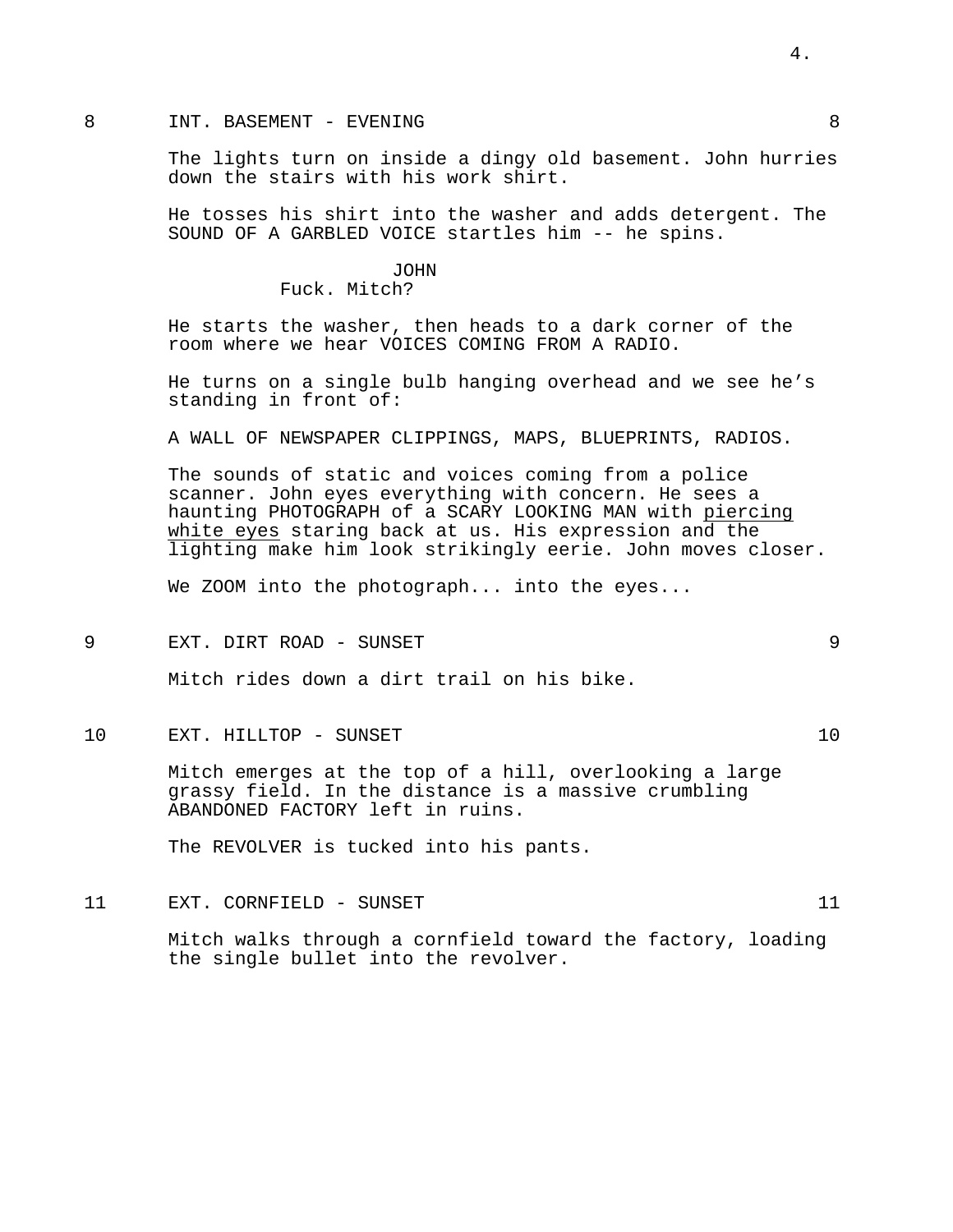#### 12 EXT. MARSH - SUNSET 12

Mitch splashes through a shallow wet marsh as he continues his approach to the abandoned structure.

# 13 EXT. FACTORY - NIGHT 13

Mitch runs up and ducks behind debris. He reaches into his backpack and removes a pair of binoculars. Surveys for a moment, then puts them away.

He pulls out the TECHNO COWBOY MASK.

# 14 EXT. FACTORY - NIGHT 14

Mitch, now wearing the mask, walks a little further through the abandoned ruins. He stops...

...his feet are caught on something...

He's standing on an EXTENSION CORD made from different colors, lengths and ages all tied and spliced together. It disappears around a concrete pillar up ahead.

#### 15 IN A NEW AREA 15

We see a SMOLDERING FIRE. Next to the fire is a dirty pot.

Mitch follows the cord, arriving at the fire. The cord continues in a new direction behind a wall.

As Mitch heads to the new area, we slowly move to reveal something he didn't notice:

A fresh mound of dirt and a shovel. A dim work light is being powered by the extension cord, illuminating the dirt. We now realize we're looking at a shallow six-inch grave with a CLUMP OF HAIR sprouting out of the soil.

# 16 IN A NEW AREA 16

MITCH'S FEET walk along the cord like a tightrope. Then we hear it... the faint sound of an engine running nearby... it sputters.

Mitch stands over a set of TIRE TRACKS in the mud. He follows them with his eyes.

They lead right to the BACK TIRES of a car parked in a concrete alleyway. SMOKE puffs out of an EXHAUST PIPE.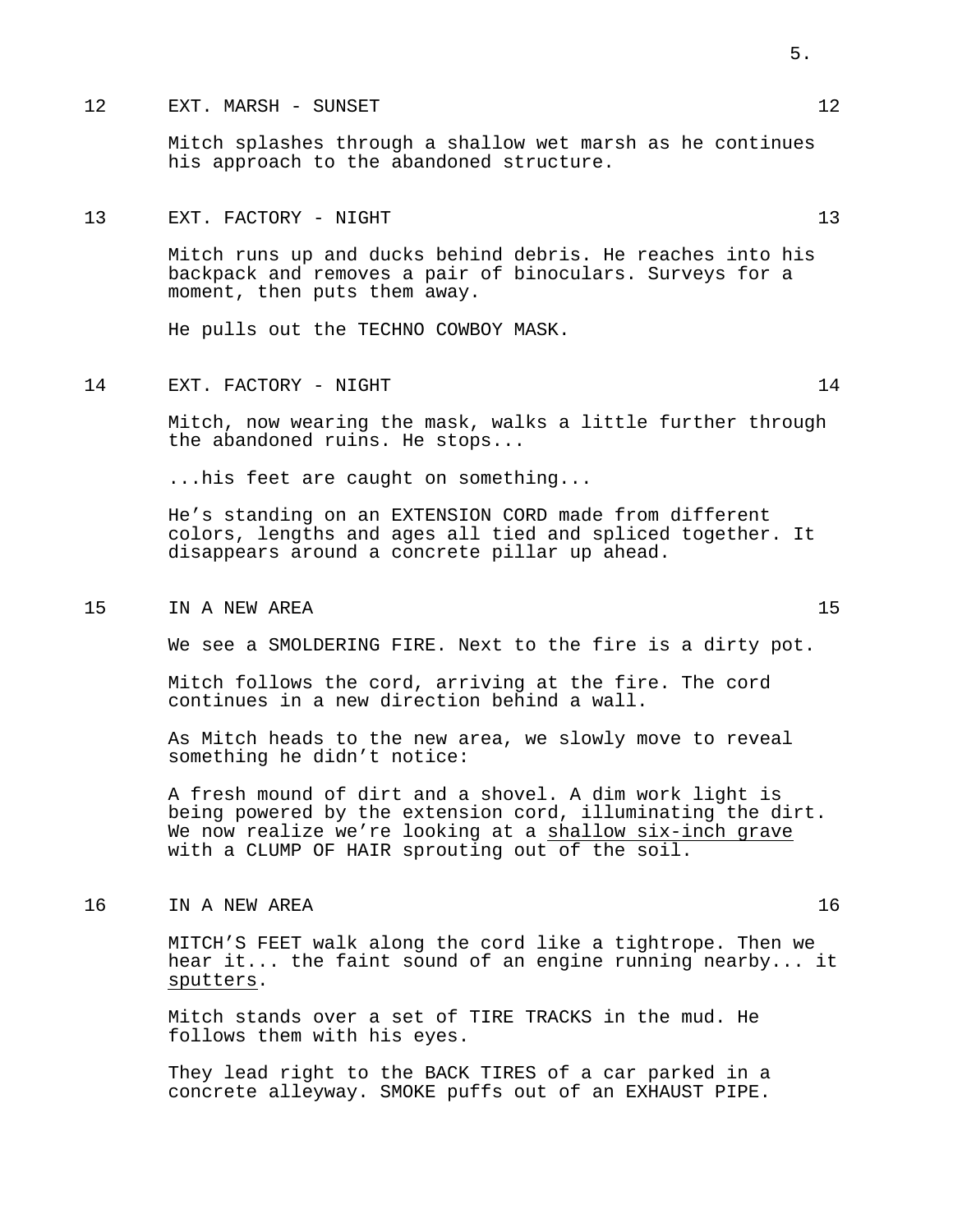#### 17 BY THE CAR 17

Mitch slows down as he approaches a BEAT UP CAR.

The hood is propped open and the extension cord is rigged to the battery with jumper cables -- it appears as if the car is being used as some kind of makeshift generator. The engine sputters again like it's running out of gas.

Mitch turns on the flashlight fixed to his BB gun. He shines the light across the side of the car to see a funnel left sticking out of the gas fill spout.

There are RED TANKS OF GAS on the dirt around the car. Some empty and knocked over, some still half full.

He shines his light through the windows of the car. No one inside. But there is *something* on the back seat:

A WOMAN'S PURSE.

Mitch breathes heavy under his mask. He reaches for

THE DOOR HANDLE

but it's locked. He moves to the front passenger side.

As Mitch opens the door and climbs in, the REVOLVER tucked in his pants falls out and lands under the car in the dirt.

18 INT. CAR - NIGHT 18

Mitch sits in the passenger seat. Fast food bags littered on the dash. Looks like someone's been living in here.

He turns around to look in the backseat where the PURSE sits. Mitch repositions to grab it but it's just out of reach. He crawls into the backseat.

Mitch pushes up the mask to rest on the top of his head and we see his face once again. He grabs the purse and opens it. He removes a wallet and flips it open. We catch a quick glimpse of a WOMAN'S DRIVER'S LICENSE just before--

The car suddenly starts convulsing and sputtering! Mitch drops the purse!

A faint light inside the factory flickers on and off before finally going dark as the car engine dies.

A loud CLANG and GRUNT comes from somewhere not too far away. FOOTSTEPS approaching the car. A SILHOUETTE moves through the factory heading right at us!

6.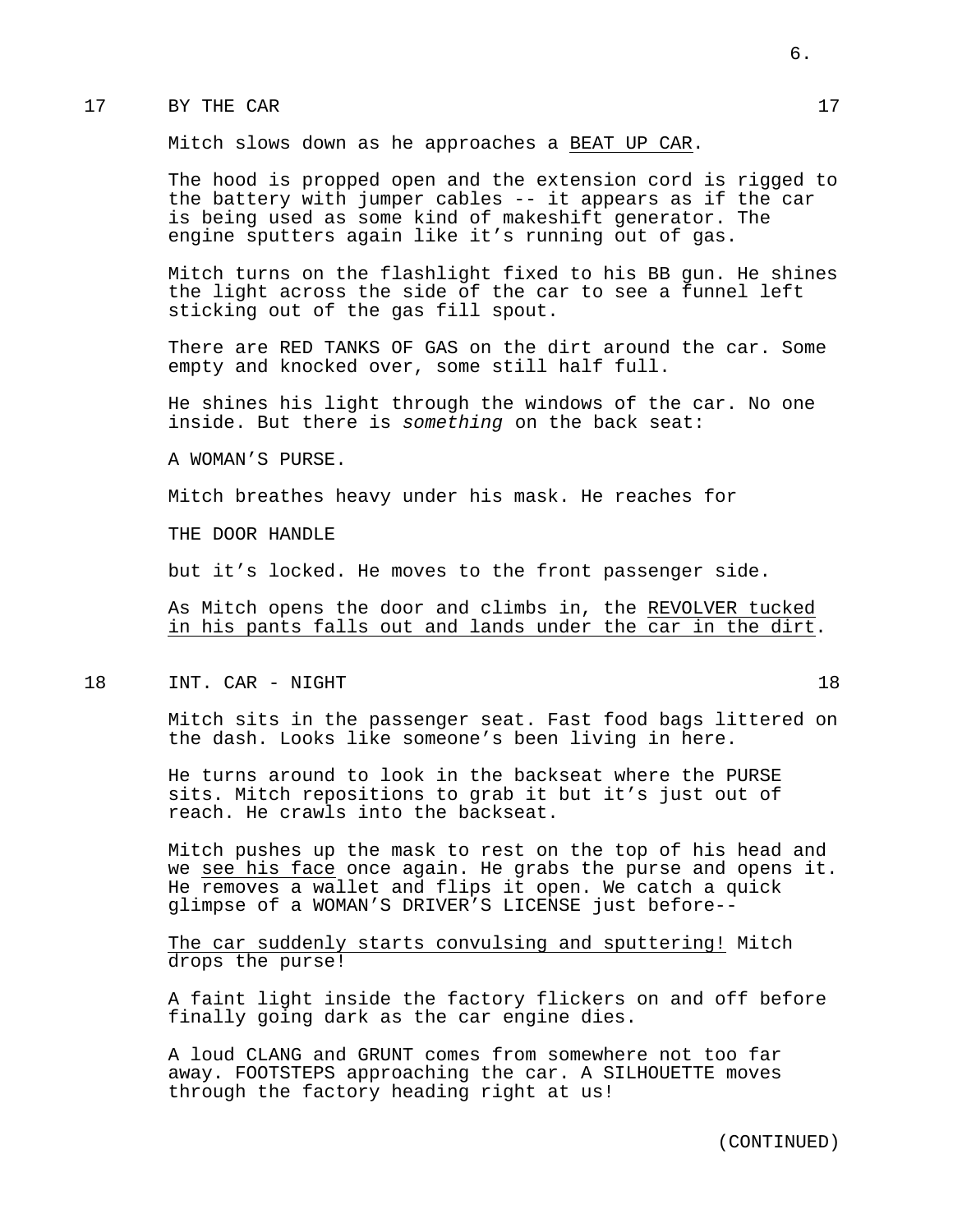Mitch panics and tries to open the back door from the inside but it's broken. He can't get it open.

Then **MORRIS "FLATHEAD" EMERY** (aka the BIG-EYED MAN from the photograph in the basement) emerges from the factory. We don't see much of Morris. He's tall, unkempt hair, dressed in worn out loose fitting clothes.

No time to escape! Mitch ducks and squishes himself on the floor of the car, between the back seat and the front seat.

INSIDE THE CAR

Mitch lays frozen. Morris makes his way to the car, concealed by the dirt and grime on the windows.

OUTSIDE THE CAR

Morris grabs a red gas canister off the ground. He's violent with his movements, shoving the canister into the car's fill spout and spilling everywhere.

INSIDE THE CAR

Mitch tries to keep his cool as the car rocks back and forth. His eyes wide, he's trembling with fear.

OUTSIDE THE CAR

Morris drops the empty gas can and walks to the driver's side of the car. He opens the door and gets in.

INSIDE THE CAR

Morris reaches for the keys and starts the engine. It slowly revs back to life but he doesn't leave.

He sits there in silence. *What the hell is he doing?*

In the backseat -- MITCH'S EYES are fixated on the back of Morris' head. The two of them just a few feet apart.

Mitch closes his eyes as we hear the terrifying sound of an emotionless voice from the front of the car.

> MORRIS You shouldn't have come here.

> > CUT TO: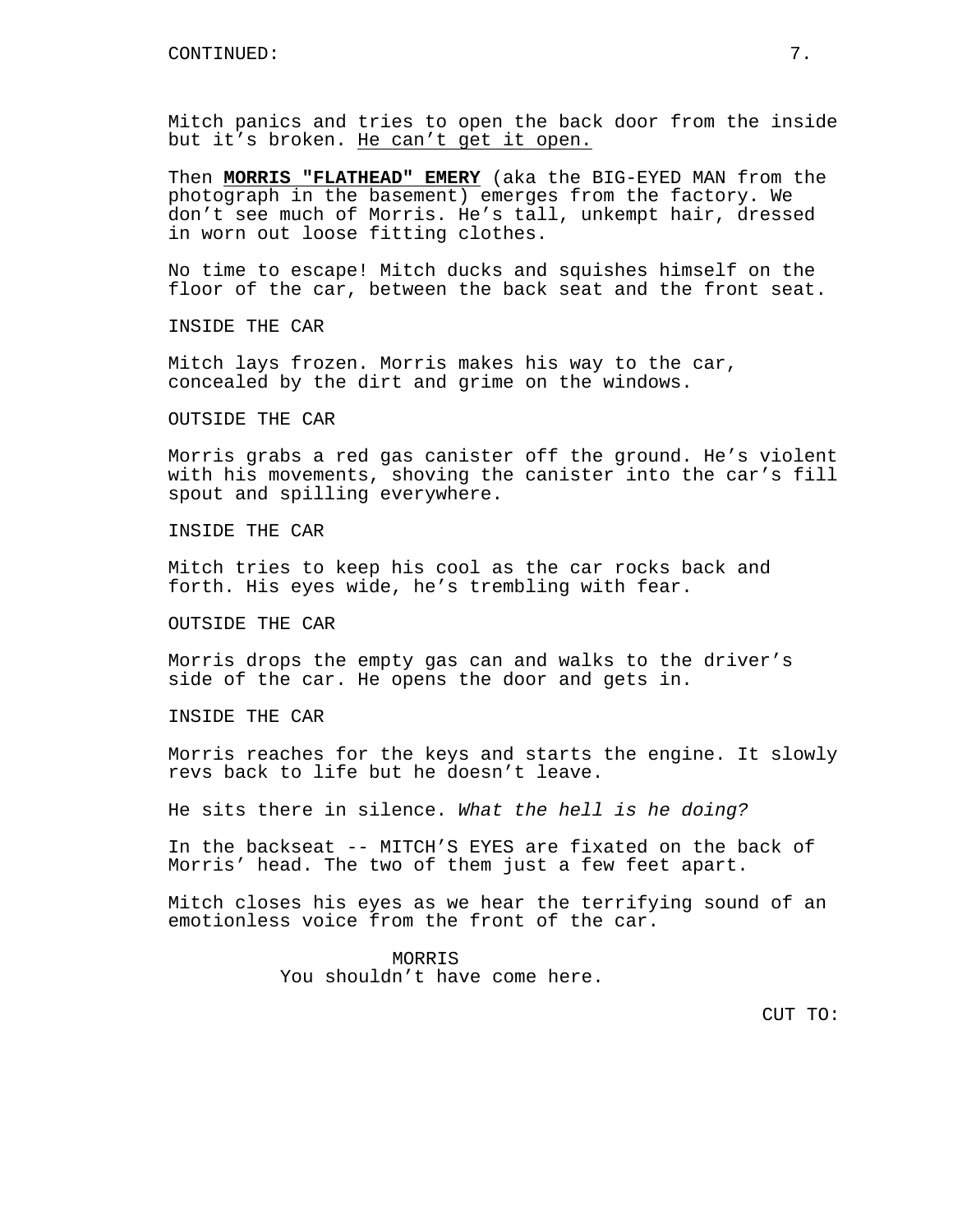The trunk of the beat up car closes. Morris tosses a bag into the back seat of the car then unhooks the extension cord from the battery and drops the hood.

He climbs behind the wheel and starts the engine.

As the car departs, we see the REVOLVER laying in the mud next to the extension cord. Hold on this image.

20 EXT. ROAD - DAY 20

The beat up car crests a hill, driving out of town and leaving the factory in the distance.

DISSOLVE TO:

21 EXT. COUNTRYSIDE - DAY 21

The car travels through the country, not by freeway, but on older roads off the beaten path.

We dissolve through a series of traveling shots.

22 EXT. GAS STATION - DAY 22

The car pulls up to an old gas station and parks at one of the pumps. We can see Morris reaching into the backseat of the car for something. Then the door opens--

Boots step out. We FOLLOW HIS HAND as it carries the WOMAN'S PURSE into the gas station.

23 INT. GAS STATION - CONTINUOUS 23

Following his feet and hands, we see Morris grab a few pre-packaged sandwiches and drinks from the fridges.

He walks past a mirror and we catch a *glimpse* of him.

The CLERK watches him arrive at the counter. He curiously eyes Morris reaching through the woman's purse.

> **MORRIS** Thirty on six.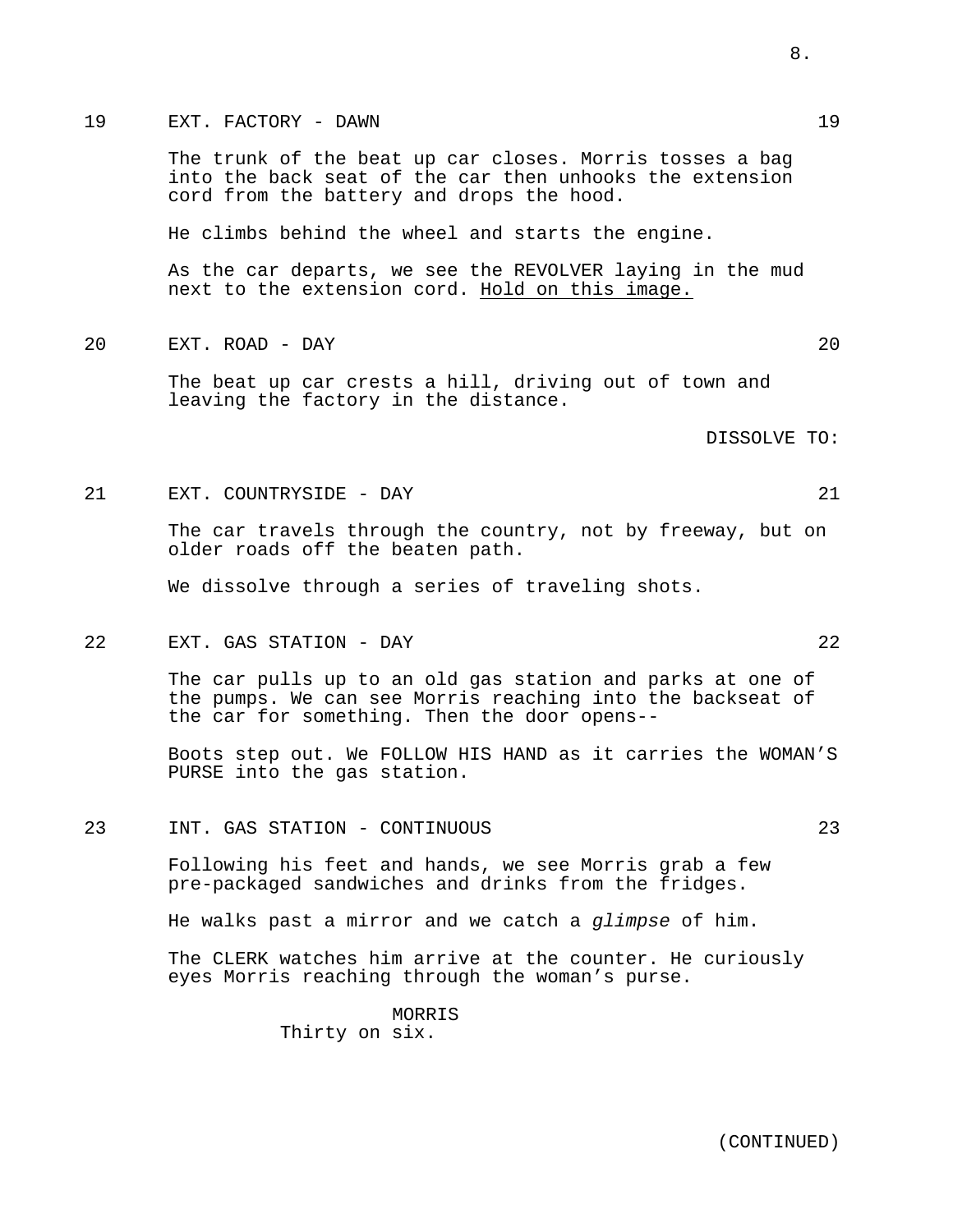## CLERK Alright, yeah.

Morris hands over the cash and turns to leave. As Morris exits we hold on a NEWSPAPER RACK by the front doors:

The headline reads -- *LOCAL WOMAN STILL MISSING.*

24 EXT. MOTEL - SUNSET 24

The car is parked outside a one story motel. Lights from a TV glow the inside of the room directly in front of the car.

25 INT. MOTEL - SUNSET 25

A TV is turned to the news. We hear the shower running. A half eaten sandwich on the night stand.

# NEWS ANCHOR

An eleven year old boy was reported missing early this morning by his older brother in what looks to be the second disappearance in Mayfield in less than a few short weeks. Earlier this month, a local woman, Meredith June, was reported missing by concerned neighbors. Police have reason to believe the two cases could be connected. Local law enforcement have issued an alert for a white Toyota Avalon, license plate C56732, which they believe could hold valuable information in a search that's spread throughout the state. If you have any information, please call...

The shower keeps running but we hear the curtain pulled back, followed by footsteps.

Morris emerges from the bathroom, soaking wet and pulling on a pair of pants. He walks past the TV.

PAN TO:

THE FRONT DOOR SLAMS CLOSED.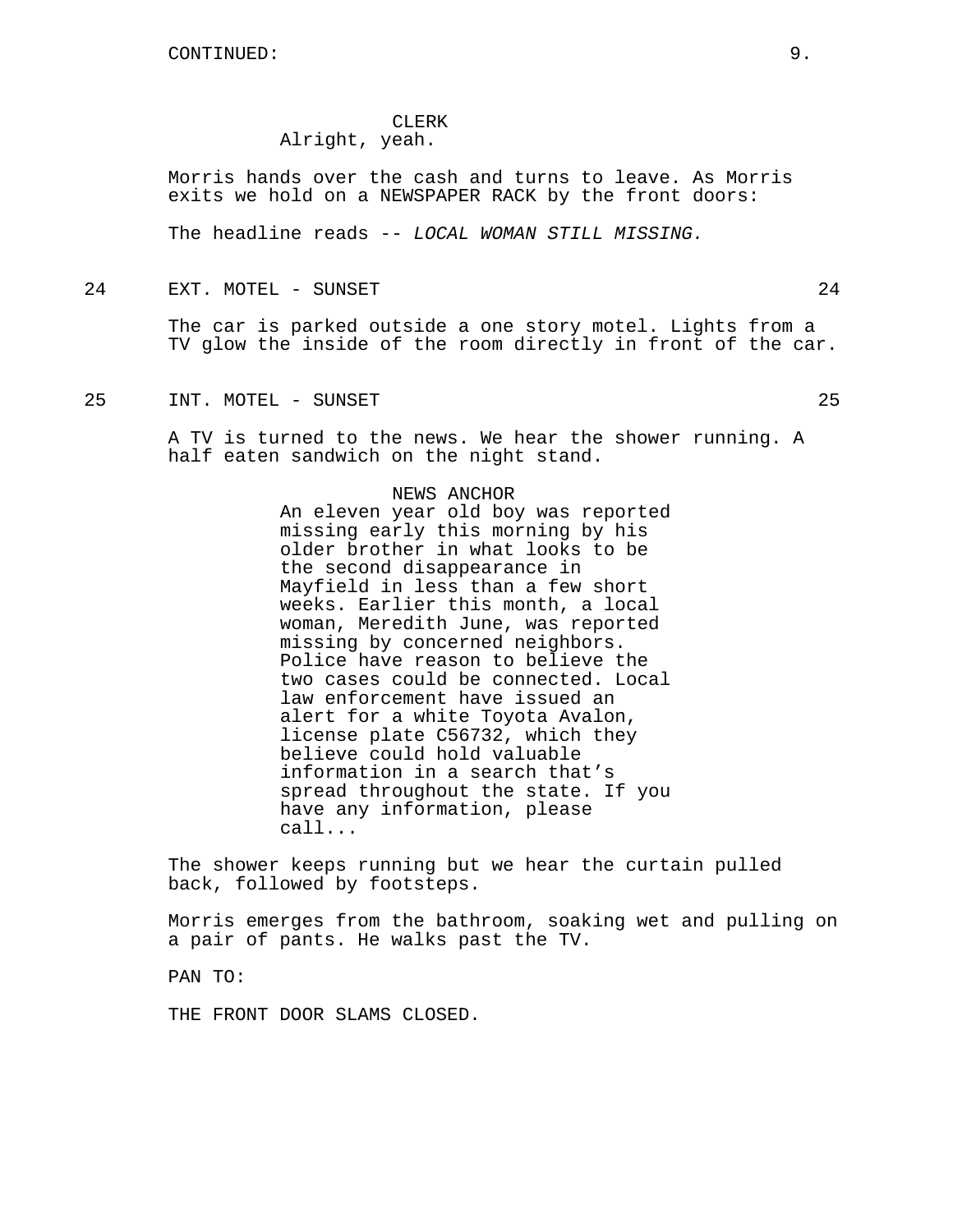26 EXT. WOODS - NEXT MORNING - DAWN 26

The car is parked off a dirt path deep in the middle of the woods, hidden and out of sight.

We hold on the car alone in the woods.

CUT TO:

#### 27 EXT. BED OF TRUCK - DAY 27

MORRIS STARING BACK AT US. We get a *good look at him for the first time*. He's old, with deeply recessed eyes. Balding with patches of long stringy hair and a gray stringy beard.

He's hiding in the bed of a stranger's truck, covered partially by a tarp.

We pull away from Morris' eyes, into the sky, as the truck drives off, increasingly becoming a spec down below.

DISSOLVE TO:

#### 28 INT. TRAILER - NIGHT 28

Inside a dusty old trailer, looking out the front window through the curtains -- two headlights approach.

The sounds of car doors closing, footsteps crunching through gravel, keys jingling, the door unlocking.

Morris opens the door and immediately starts hacking and wheezing. A wall of stress, fear, anxiety, exhaustion, and madness overcomes him. He bends forward, dry heaving.

#### 29 EXT. TRAILER - NIGHT - LATER 29

It's pouring down rain over the trailer park. Lightning followed by deafening thunder.

#### 30 INT. TRAILER - NIGHT 30

Morris sits on a couch watching TV. His eyes are red, he looks like he's barely holding it together. The storm rattles the trailer from the outside.

The wind seems to howl in a hollow, ghostly musical way. Morris gets up from the couch--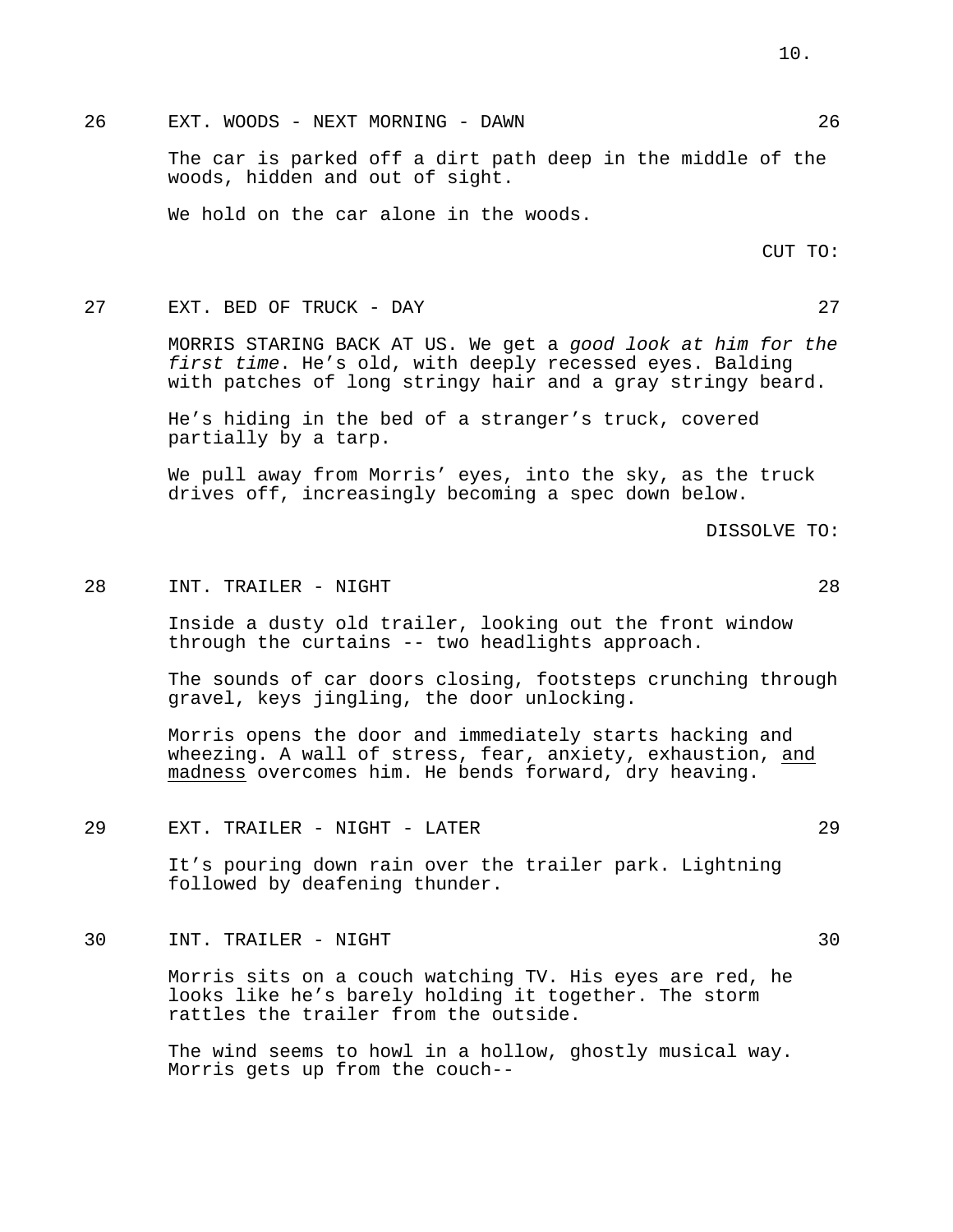# 31 EXT. TRAILER - NIGHT 31

Morris opens the screen door to his trailer. He's hit with the wind and the rain... and that hollow music.

He looks across the street to an OPEN WINDOW on his neighbor's trailer. ZOOMING into the open window...

We see the LEGS of someone rocking back and forth in a chair. With each rocking motion, we catch a glimpse of the NEIGHBOR playing a small prehistoric bone flute.

The sound produced from the instrument creates a chilling ambiance. Morris goes back inside.

# 32 INT. TRAILER - NIGHT 32

Morris grabs the remote and flips through channels then heads into the back to use the bathroom.

On the TV, a commercial finishes and an episode of TECHNO WESTERN comes on. The Techno Cowboy has Cosmo Fynn cornered at the top of a rusted oil tower on the desert planet.

> COSMO FYNN Is that the best you can do?!

> > TECHNO COWBOY

No.

The Techno Cowboy fires his cannon, blasting the beam Cosmo was holding for support. Fynn falls off the tower but on his way to the ground, he grabs another beam, dangling over a deadly fall. The Techno Cowboy looks down on his enemy--

THE CHANNEL CHANGES. Morris has returned from the bathroom and switched to something else.

We move in on him slowly as he sits once again.

After a considerable amount of silence we hear the screen door creak open. Wet FOOTSTEPS enter the room.

Morris looks up at *someone* standing in the doorway.

VOICE Morris Emery?

Morris just stares back. Calm and collected.